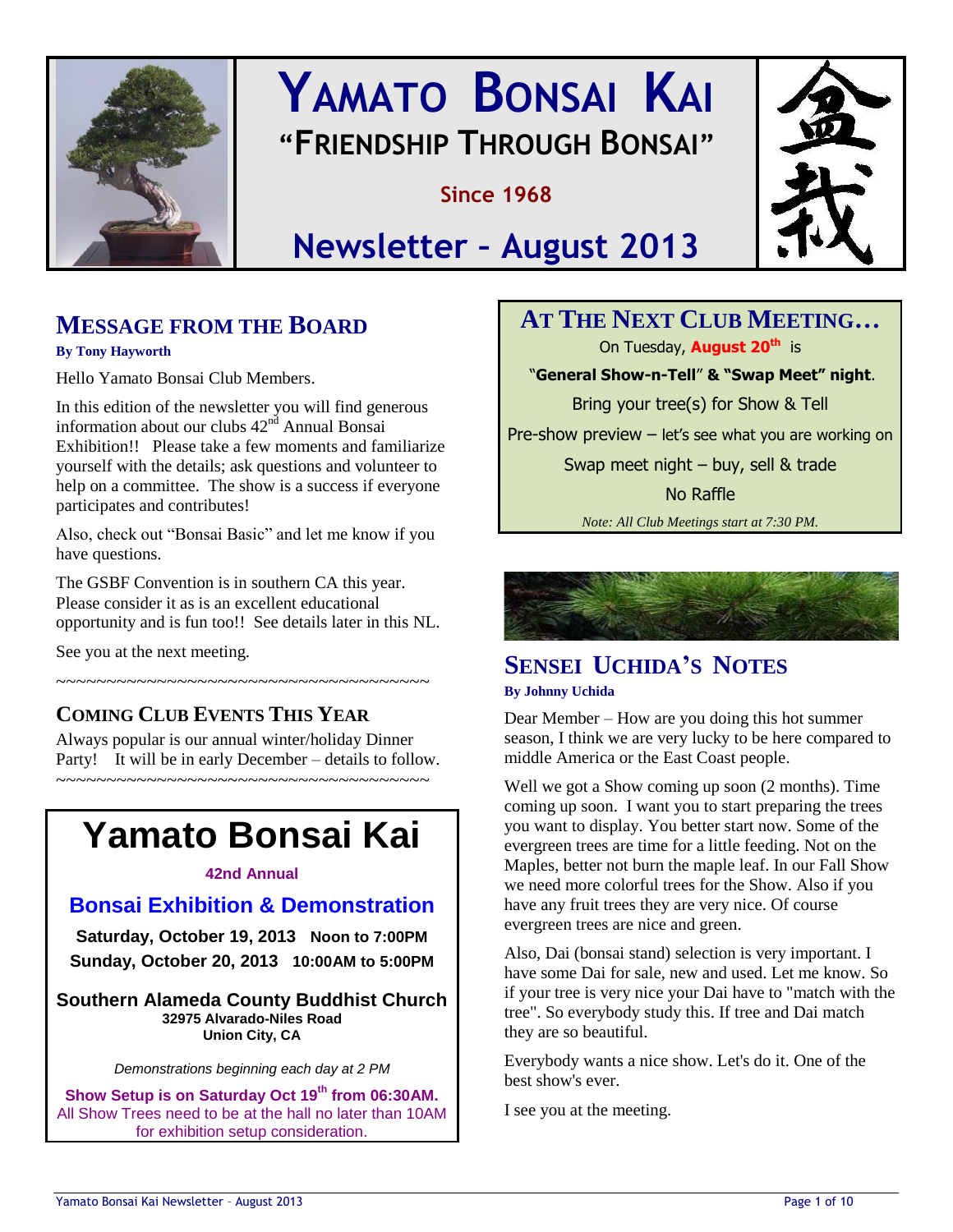

## **YAMATO FALL SHOW – UPDATE**

By Tony Hayworth

#### By Mike Butler

How is your favorite tree progressing for the show? Make sure you are doing everything to ensure it's a healthy tree for the event and in the best shape possible.

There is roughly two month till the show. You need to have selected your tree(s) for the show and have it reviewed by Sensei before the Saturday setup event. You can do this by visiting the nursery or bringing it to the August or September Club meeting.

If you have any other or special circumstances, see Mike or Tony for guidance.

# **EVENT CHANGES FOR 2013**

This year we have a few changes with our annual show.

- 1. No admission fee or cover charge at the door.
- 2. Grand Prize raffle tickets will not be pre-printed. Will use "*roll tickets*" sold at the door (and sold before & during the demo events). Also, need not be present to win **IF** name and phone number are clearly visible on back of ticket.
- 3. Will open at noon on Saturday. This target time is a one-hour improvement over last year and a two-hour improvement over 2011.
- 4. Will not have evening demo on Saturday.
- 5. Saturday afternoon demon will include special guest David Nguy.
- 6. Will have new backdrops acquired from Diablo Bonsai.
- 7. Will have Sunday morning workshop, 9 to noon. Bring your own tree. Fee is \$25.
- 8. No silent auction. Will use a "raffle bucket" ticket drawing approach instead. No distinction on the tickets. Customers will purchase tickets and either put them in the raffle buckets or into the big hopper for the demo prizes.
- 9. Will limit the "Consolidation Prize" give-a-way's to a manageable number of items (tbd) that MUST be of good quality.

# **KEY DATE & OTHER REMINDERS**

*Setup* – Setup for the show starts on Saturday 20 October at 06:30 AM. We would like to ask for a nice turnout for the setup event. We will get going in earnest by **07:00 AM** for sure, so let's strive to be there and in place and going strong by this time. It you can't make the early start, please arrive it as your time permits.

We must get the tables set up to the layout specification with backdrops in place and the tables dressed and topped by 9:45AM.

*Tree Setup & Placement* – we will start this action around 9:30 to 10AM. All trees need be at the Hall by 10AM at the latest (*unless prior arrangement have been made with Tony Hayworth, Mike Butler or Sensei Uchida).* If you have a significant or large tree(s) and your situation is such that you cannot get it to the hall by yourself or in your own vehicle, then you need to contact Mike Butler (510-351-1081) or Tony Hayworth (510- 289-5731) **BEFORE** *Wednesday 16 Oct* and we will make arrangements for a team to pick up your tree(s).

*Hospitality (Kitchen & Serving Room)* – Sandy Barron is the chairperson of this honored committee this year. Cochairs are Diana Wong, Emiko Rosenberg and Linda Crist.

A few years ago we changed our format. On Saturday evening we have open dinner for a donation to all that come. On Sunday is our famous pot luck for our family and guests. Sunday is not an open event for the general public. Please make sure you prepare and bring a donation dish, for Sunday. A variety is needed.

See Sandy or Diana if you are not sure what to bring and they can fill you in on need areas or ideas. Financial donations are acceptable if your time constraints don't allow you to prepare something each day.

Hospitality room is being provided for Club member needs (as they are working all day) and our invited guests from other clubs (*like Sacramento or local bonsai friends of Yamato*).

#### **GENERAL OUTLINE**

**Saturday Setup** – Coffee by Yamato. Sweets or finger food by generous members wishing to bring something is the norm.

**Saturday Lunch** – Yamato will provide a simple lunch service.

**Saturday Dinner** – Pasta, Salads and desserts as Yamato hosted (*for a suggested \$5.00 donation*). Bring a dish if you like – Check with Sandy or Diana. This is open to the public.

**Sunday Lunch** – Member hosted potluck lunch for members and invited guests (family and bonsai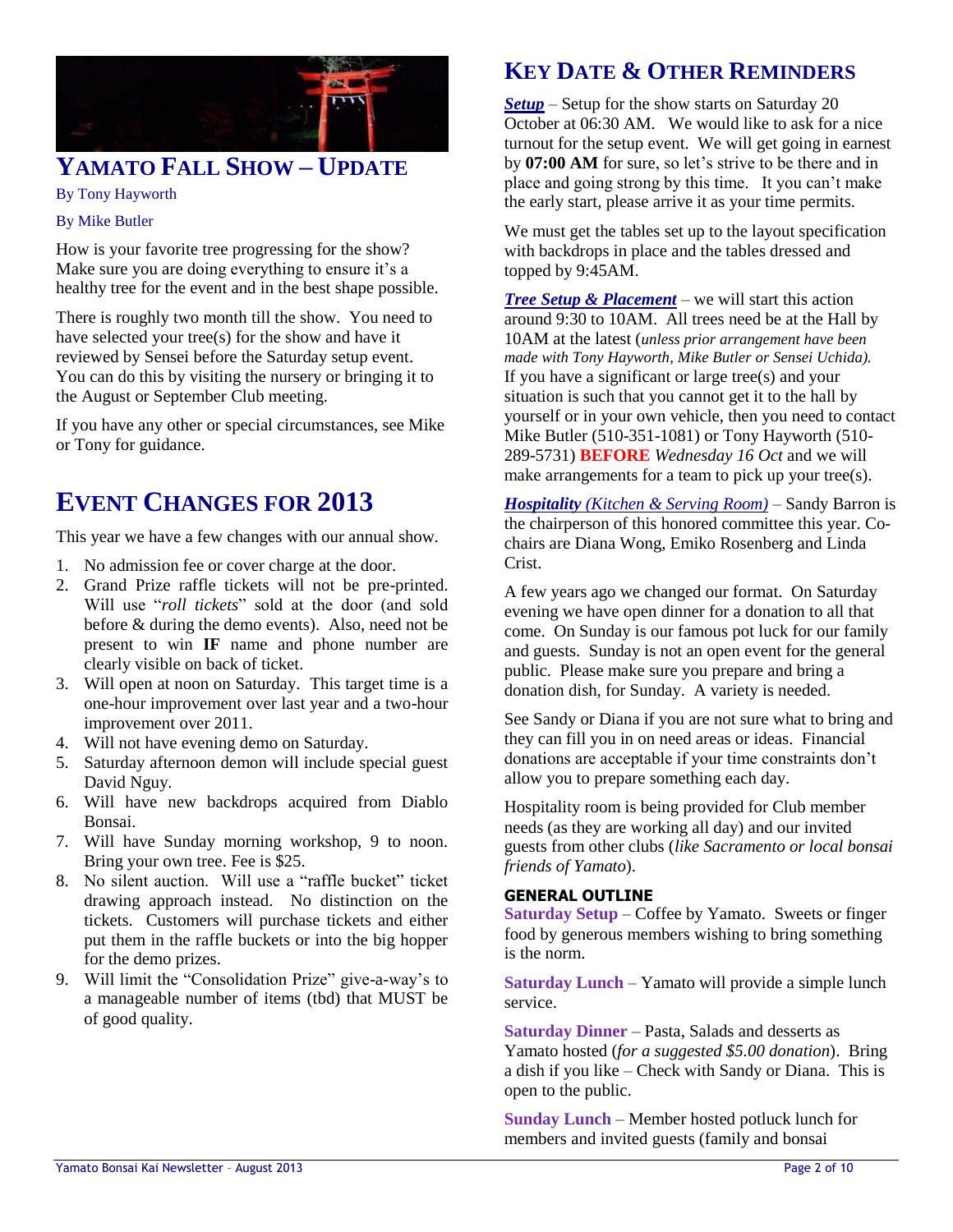community friends). This event is NOT open to the general public.

- We encourage all members to participate and bring a large dish to share with other members and friends (and our vendors).
- Members that participate in food (or cash) donations are allowed to invite family and their guests at corresponding donations levels.
- We will provide for our invited Vendors;
- Yamato will not purchase beer or liquor this year.

*Front Desk* – Lucky Crist will run this area. PLEASE see Lucky and volunteer some of your time each day to help run the front entry tables.

Lucky and his team will provide all the support and logistics for the front door, including:

• Monitor front door entry; give greetings and directions; encourage ticket sales; performs ticket sales; provides literature as necessary on Club and School activities; be security conscious.

The team will need volunteers each day. We need a minimum of 2 persons available at all times. See Lucky to get on the team.

On Saturday, general admission will not begin until 12 Noon (or until Show chairman says so).

This year we are requesting controls for the arrival of items for Yamato Plant Sales be in place and items do not arrive inside until after the tables are all set up. Target is for items to remain outside until after 09:00AM.

*Yamato Plant Sales* – Each year we need to assemble a support team and go over all the details of supporting the Yamato Plant Sales area. This year Raleigh Wills will run the plant sales area with plenty of mentoring from Dennis Hawkins. Brian Conway and Vince Monasterio will be co-chairs.

All trees and materials for sale MUST have tags and paperwork completed before hand. All trees must have a log provided before the trees can be accepted into the sales area. Follow the check in procedure with Plant sales staff.

We need a core team of helpers and a schedule for manning the tables each day. Need at least three persons active in this area at all times.

Club members are invited to bring in trees and other bonsai related items for sale. Member/owner get 80 percent of the sale, the club general fund receives 20 percent.

Please keep in mind:

- 1. No trees or items to be sold until show is set up.
- 2. Sellers to follow the "Check In" procedure
	- a. Member must tag their own trees
	- b. Members must provide a completely filled out the inventory control sheet.
- 3. No trees in hallways or doorways at any time.
- 4. Club take is 20%.
- 5. Members wishing to list tree and donate more that 20% are welcome to do so.

*Raffle* – If you would like to donate any nice items to help the club raise funds, this is an excellent time to do so. See committee chairperson Jack Ellis or co-chair Karen Paulos if you would like to donate this year.

• Note: No Silent Auction this year. Will be a raffle using purchased tickets for drawings. Local nurseries will be encouraged to donate a small tree for raffle. Would like to have members donate nice items also.

### **CHECK LIST… THINGS TO DO!**

- □ Volunteer for a committee
- □ Signup for a food dish for Sunday Lunch!!
- $\Box$  Review your tree with Sensei sometime before show
- $\Box$  Prepare/clean your pots and redo your top-soil
- $\Box$  Have a dai (a stand) for each tree you bring
- $\Box$  Saturday Setup Come as early as you can pitch in
- □ All trees to Setup Event by 10 AM on Saturday

□ Prepare and bring a food dish for Sunday by 11AM (or make cash contribution to Hospitality Chairperson before hand)

 $\Box$  Attend each day (as much as you can) and wear your Yamato colors (hapi coat, prior event shirts, Pins, etc)

 $\Box$  Bring your camera / have fun

□ Sunday breakdown – begins AFTER 5:00PM. Be prepared to pick up your trees and other belongings.

\_\_\_\_\_\_\_\_\_\_\_\_\_\_\_\_\_\_\_\_\_\_\_\_\_\_\_\_\_\_\_\_\_\_\_\_\_\_\_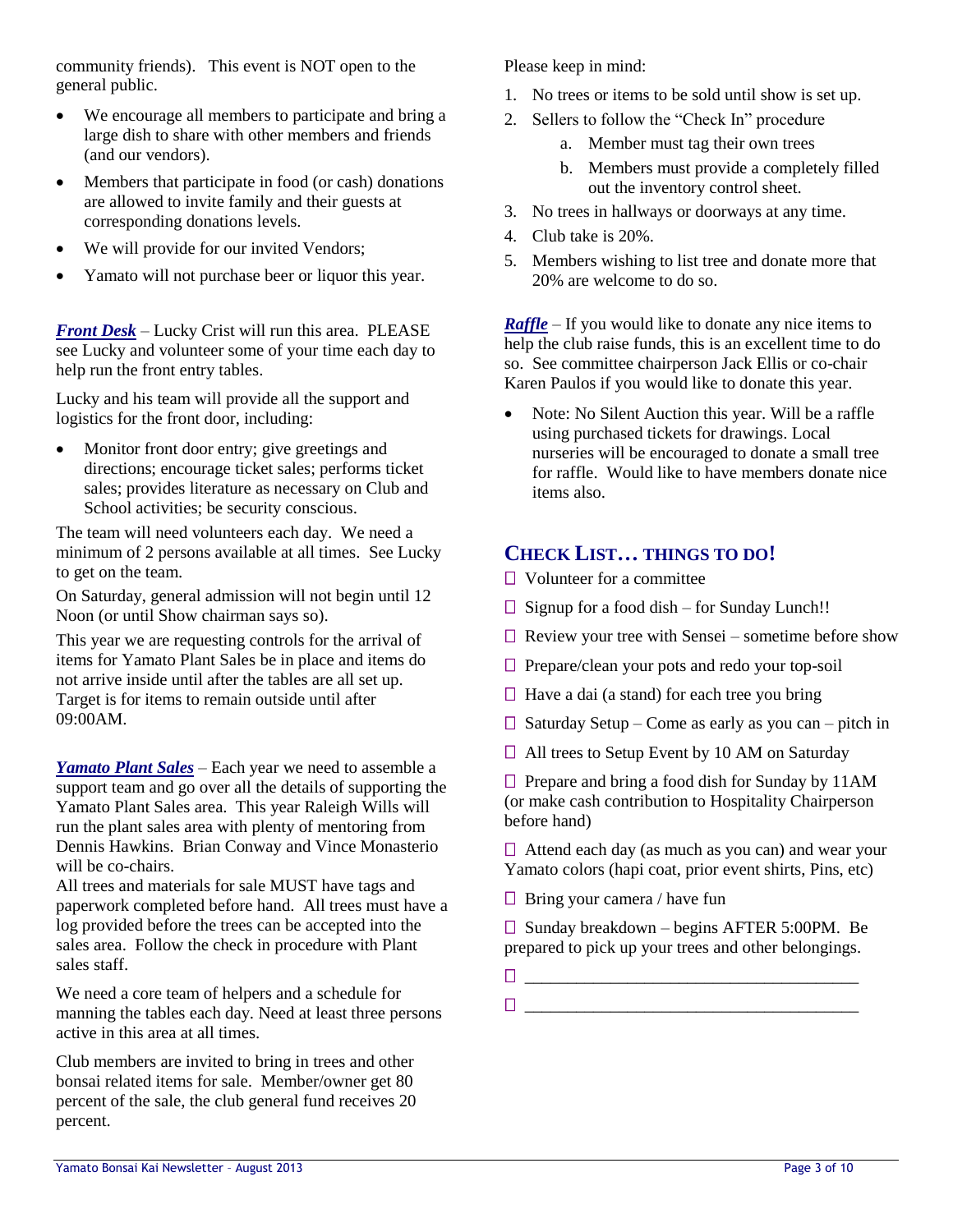### **Timelines and Milestones**

The following is a draft of the timeline and milestones each day of the Fall Show. It is presented here for you to get a feel for the flow of the show and to help you decide where you can be available to help.

Some items may change and we get closer to show time and further details are determined.

### **Saturday 19 October**

| When  | What                                                                                                 |
|-------|------------------------------------------------------------------------------------------------------|
| 06:30 | Truck Arrives; Begin Unload of Trunk                                                                 |
|       | Trees - taken to stage side of gym and out of the<br>way of table & backdrop setup                   |
|       | Kitchen carts - take to kitchen doorway                                                              |
|       | New backdrops - take as directed by leader                                                           |
|       | Tokonoma cart – take to back center of gym                                                           |
|       | Other carts - take and place as directed.                                                            |
| 07:00 | Begin Setup (in earnest)                                                                             |
|       | Tokonoma setup team                                                                                  |
|       | Show Tables per layout drawing                                                                       |
|       | Vendor Tables (no skirting of vendor tables;<br>white plastic topping okay)                          |
|       | Yamato Plant Sales Tables<br>(no skirting of these<br>tables; white plastic topping okay)            |
|       | Backdrop teams (note: since this is a new task it<br>may take some additional time and coordination) |
|       | Table skirting teams                                                                                 |
|       | Tabletop dressing teams                                                                              |
| 09:30 | Initial "focal point tree" determination and placement<br>can begin (if we are not behind on tables) |
| 09:45 | All show trees need to be present.                                                                   |
| 10:00 | Any tree not onsite by this time may not get<br>placed.                                              |
| 09:59 | Checkpoint – all tables, backdrops, table skirts and<br>table top dressings must be in place.        |
| 10:00 | Begin Tree Placement (in earnest)                                                                    |
| 11:30 |                                                                                                      |
| 11:00 | Tree name tag setup                                                                                  |
|       | Using the box of blue tree name tags, begin<br>identification and selection of tree name tags.       |
| 11:30 | Final tree placement and refinement                                                                  |
| 11:45 | Setup Complete                                                                                       |
| 11:45 | Final check of the "front door procedures" / Are we<br>ready to Open?                                |
|       | <b>Front Desk</b>                                                                                    |
|       | greeting, literature handouts;                                                                       |
|       | collect statistics; e.g. how did you hear about<br>us?                                               |

| When           | What                                                                         |
|----------------|------------------------------------------------------------------------------|
|                | ticket procedure – demo tree; raffle<br>security                             |
| 12:00<br>19:00 | Event Opens to the Public                                                    |
|                | Okay to begin Yamato Plant sales                                             |
|                | Remember to play music in the background -<br>(tony)                         |
| 12:00          | Lunch window                                                                 |
| 13:00          | Club members, Vendors and special invited<br>quests only (not an open event) |
| 14:00<br>15:30 | <b>Demonstration</b> – Johnny Uchida and David Nguy                          |
| 15:30<br>16:00 | Demo Tree Grand Prize Drawing (+ awarding of<br>consolation prizes)          |
| 16:00<br>16:30 | Close of Raffle / raffle tickets drawn and winning<br>number announced       |
| 17:00<br>18:30 | Dinner and Social time                                                       |
| 19:00          | Saturday Event comes to a close                                              |
|                | (lock door - go home - rest)                                                 |

### **Sunday 20 October**

| When           | What                                                                                                                                                 |
|----------------|------------------------------------------------------------------------------------------------------------------------------------------------------|
| 08:30          | Sunday morning opening crew arrives                                                                                                                  |
| 08:45          | Checkpoint                                                                                                                                           |
| 09:00          | Workshop                                                                                                                                             |
| 12:00          | Need a minimum of 8 persons pre-signed up to<br>conduct this event.                                                                                  |
|                | During the Saturday Plant sales, we will push<br>and cross sell this event to persons purchasing<br>new material that could benefit from a workshop. |
| 10:00          | <b>Event Opens to the Public</b>                                                                                                                     |
| 17:00          |                                                                                                                                                      |
| 12:00          | <b>Lunch Window</b>                                                                                                                                  |
| 13:15          | Club members, Vendors and special invited<br>guests only (not an open to public event)                                                               |
|                | All club members bring a food dish. Sign-up<br>sheet at/from August Club meeting.                                                                    |
| 14:00<br>15:30 | <b>Demonstration</b> - Johnny Uchida, Michael Baker,<br>Tony Hayworth                                                                                |
| 15:30<br>16:00 | Demo Tree Grand Prize Drawing (+ awarding of<br>consolation prizes)                                                                                  |
| 16:00          | Close of Raffle / raffle tickets drawn and winning                                                                                                   |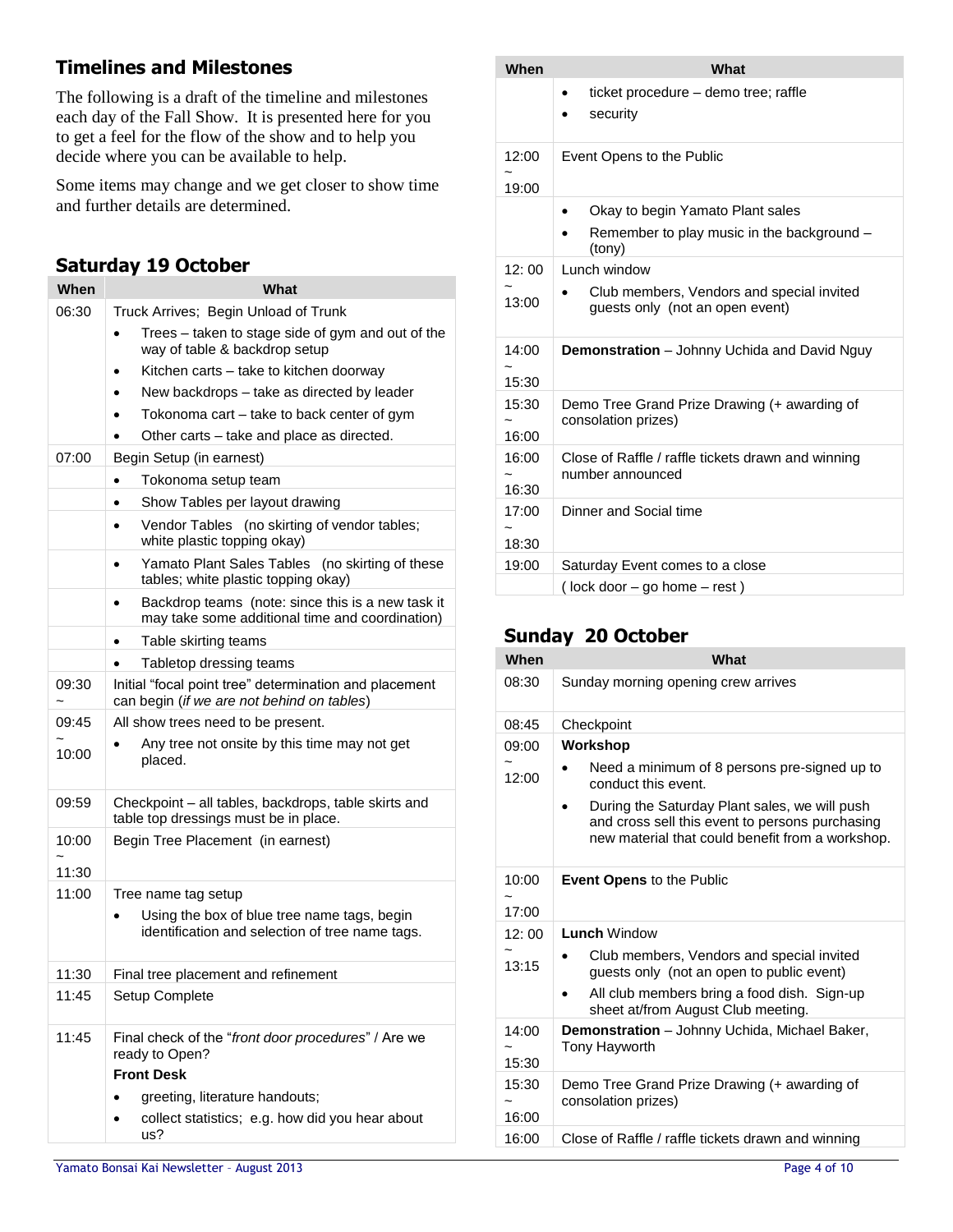| When           | What                                                                                                                                                                                                      |
|----------------|-----------------------------------------------------------------------------------------------------------------------------------------------------------------------------------------------------------|
| 16:30          | number announced                                                                                                                                                                                          |
| 16:50<br>17:00 | Yamato Group Picture                                                                                                                                                                                      |
| 17:00          | Sunday Event comes to a close                                                                                                                                                                             |
|                | (prepare for cleanup)                                                                                                                                                                                     |
|                | Breakdown starts AFTER 5:00pm. No early<br>breakdowns.                                                                                                                                                    |
|                | Breakdown moves fast. Member need to be<br>$\bullet$<br>present to remove tree's and dai. Members need<br>to support the overall cleanup and breakdown<br>and get materials stored and back on the truck. |
|                | Make sure your dai's are marked underneath<br>with your name.                                                                                                                                             |
| 17:00          | cleanup                                                                                                                                                                                                   |
| 19:00          |                                                                                                                                                                                                           |

### **COMMITTEE ASSIGNMENTS & CONTACTS**

| <b>Committee</b>                                                                                                                                                       | <b>Leader / Co-Leader</b>                                  |
|------------------------------------------------------------------------------------------------------------------------------------------------------------------------|------------------------------------------------------------|
| <b>Show Chairperson</b><br>Overall coordinator for the Fall<br>Show.<br><b>Hall Arrangements</b><br><b>Transportation Management</b><br>(storage & tree pickup/return) | Mike Butler / Tony Hayworth                                |
| <b>Vendors</b><br>Vendor Arrangement &<br><b>Relationships</b>                                                                                                         | Jack Ellis                                                 |
| <b>Advertising</b>                                                                                                                                                     | Tony Hayworth                                              |
| Show, Room, Table Design &<br>Layout<br>Produce the room setup and<br>layout plan for this year's show.                                                                | Michael Baker                                              |
| <b>Front Desk</b>                                                                                                                                                      | Lucky Crist                                                |
| greeting, literature handouts<br>tickets – demo tree: consolation<br>tickets - "tin can" raffle<br>security                                                            | **Front door and tickets have<br>changed for 2013.         |
| <b>Hospitality</b><br>kitchen & serving room                                                                                                                           | Sandy Barron & Diana Wong,<br>Emiko Rosenberg, Linda Crist |
| <b>Setup and Take Down</b><br>Show Tokonoma, Backdrops, &<br><b>Table setup</b><br>Vendor area setup                                                                   | Mike Butler / Gerry Bundy                                  |
| <b>Yamato Plant Sales</b>                                                                                                                                              | <b>Raleigh Wills</b>                                       |
| Demo<br>(Saturday & Sunday)                                                                                                                                            | Johnny Uchida                                              |
| "Tin Can" Raffle Procurement &<br><b>Execution</b>                                                                                                                     | Jack Ellis / Karen Paulos                                  |
| (pre-organize & solicit materials)<br>(item set up & administration)                                                                                                   |                                                            |

| <b>Committee</b>                                                                                 | <b>Leader / Co-Leader</b>        |
|--------------------------------------------------------------------------------------------------|----------------------------------|
| Workshop<br>(Sunday 8 - 11AM; \$25.00)                                                           | Mike Butler                      |
| <b>Consolation Prize</b><br>(organize consolation prizes for give-<br>a-way after demo each day) | <b>Brad Sheldon / Jack Fllis</b> |

*Please ask any committee leader what you can do to help. We need volunteers to get the job done.* 

### **Club Meeting Location**



Yamato Bonsai Kai monthly meetings are held at the Eden Japanese Community Center.

**Location Address**: 710 Elgin Street San Lorenzo. CA.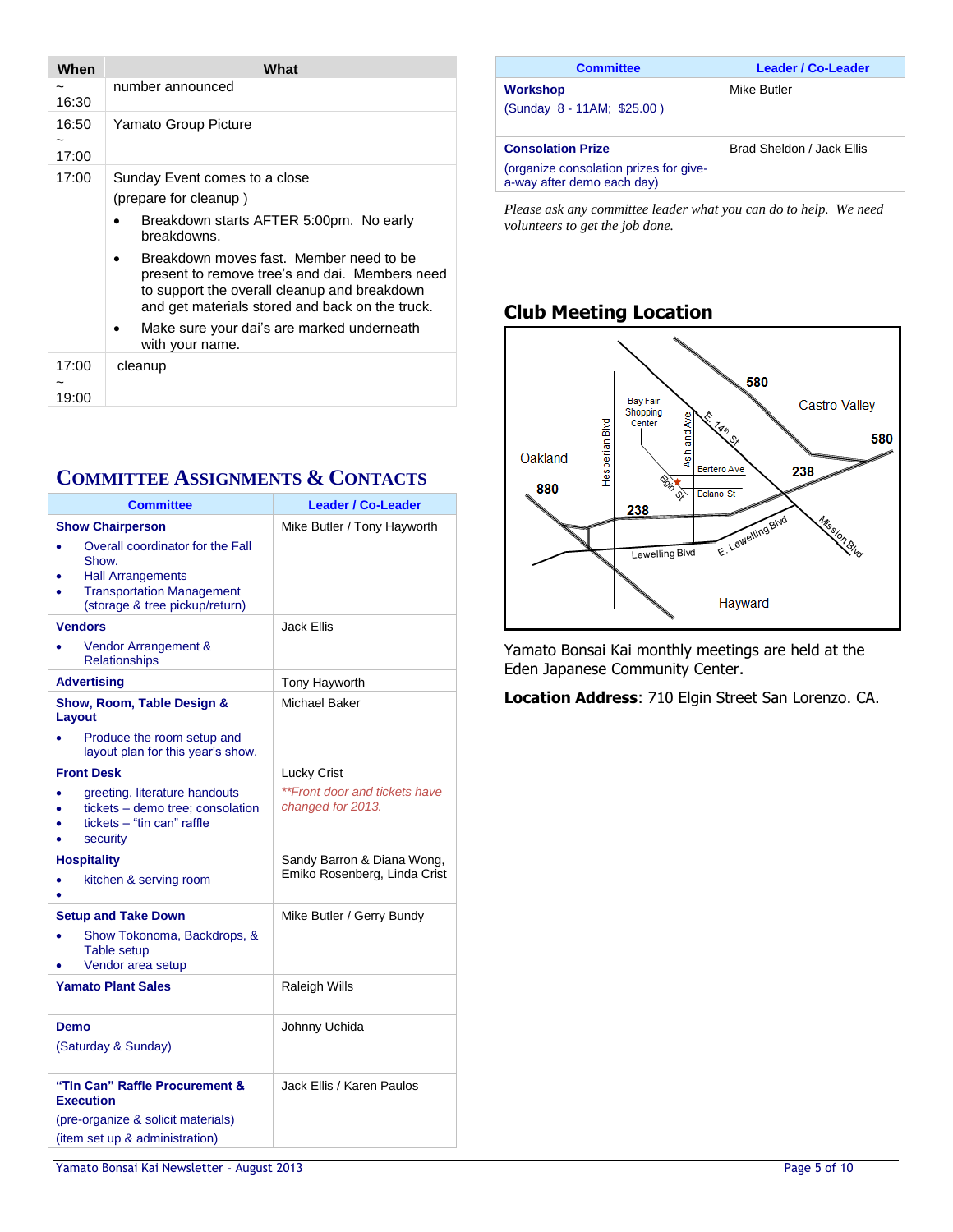

# **BONSAI BASIC**

#### By Tony Hayworth

The month of August is always an interesting month to discuss bonsai care.

Since it is the middle of summer, one should be concentrating on shaping your bonsai. It is not a time to think about potting or repotting.

Shaping can take two forms: by wiring and by pruning. The overall style of your tree and its progression in the bonsai development life cycle dictate how much of either way of shaping is required. I know what you are thinking right now…(what did he just say?), right?

Let me break it down for you.

What is "Bonsai Development Life Cycle?" By this, I mean, what stage of training and development is your bonsai tree in? Is it still in a nursery pot; a pre-bonsai in stage one condition; a pre-bonsai in a stage two condition; an established bonsai of young age; an established bonsai of old age; or an established bonsai under re-shaping conditions.

This is what I call the circle of life for a bonsai tree or its "development life cycle". Key point: you never stop shaping (and pruning) your bonsai. Even though there is more work involved when you are at stage 1, 2 and 3 (and sometimes 6), it is necessary for you do this work to progress your tree, from a nursery pot to an established bonsai. This is what I call the art of shaping.

Shaping is a combination of skill, knowledge and a vision (or a plan). I said there were two forms when we think of shaping; let's discuss wiring first, then pruning.

#### **Wiring**

You can make a plan to wire a branch, you can acquire the knowledge to know how to do it, but if you have no skill at it, your results will be poor. My lesson to you is about practicing. One does not improve at wiring from simply just knowing how or having a vision about it, because these two areas are the easiest to develop. If you never master wiring you cannot progress a tree through the bonsai development life-cycle.

To develop yourself in the wiring area, I have two projects for you.

 One – start by wiring trees in your yard. Not the whole tree, rather find some secondary branches of some inconspicuous tree and have at it. It's practice.

You may even want to try it on parts of a yard tree that you have pruned away.

• Two – start with young and inexpensive nursery stock. I suggest juniper, as it is forgiving. Later move to other varieties to develop dexterity and skills with all types of conditions.

When wiring, there are a few things to consider: the appropriate thickness of the wire for the task at hand, the appropriate gap or angle while applying the wire, establishing a good anchor or the effort will not be effective. All these items are discussed thoroughly in professional bonsai reference books. I offer them here as reminders. Please come see me or any other senior member of the club for guidance and further explanation. And remember, the more the wire, the better the Bonsai, especially at its initial shaping.

#### **Pruning**

The other shaping topic for discussion is Pruning. Here is where knowledge of the major styles of bonsai comes into play along with a good eye. Sorry to keep reminding you, but you develop our eye for bonsai by looking at books or traveling to shows and nurseries.

Each species of tree have a few rules and seasonal care tips. Pine trees for example, are pruned (in the Bay Area) twice a year. This is done the last week of May (or early June) and again in late October. The shape is maintained by removing the "candles" in the  $1<sup>st</sup>$  trimming of the year and any strong or long growth again in the 2nd trimming. Do not be afraid to prune your black pine. If you are afraid or not sure, I will be able to assist you. Unattended growth on a black pine will result in a "leggy condition" and your tree will quickly revert from a bonsai to an ordinary tree in a pot.

Maples are another example of where pruning is essential at certain times of the year. With a maple bonsai, you must control the growth space between the leaf node pairs. This is done by pruning the very new growth at the tips, thus forcing new and smaller growth at earlier points on the branch. This technique is explained in many bonsai publications and is not hard to follow. Any questions on this please see me at our monthly meeting, or give me a call or email.

While you are watering your bonsai, look at your trees for the ones that are beginning to become "out of shape." Make some time to pull these trees aside and attend to them sooner versus later. It is much easier to pinch and cut for shape than to do a rewiring job. Please keep this in mind.

Okay, given the above information you now have a couple of months to pay attention to your trees before the October show. Do your best! If your tree(s) are not ready this year to be in the fall show, that is okay,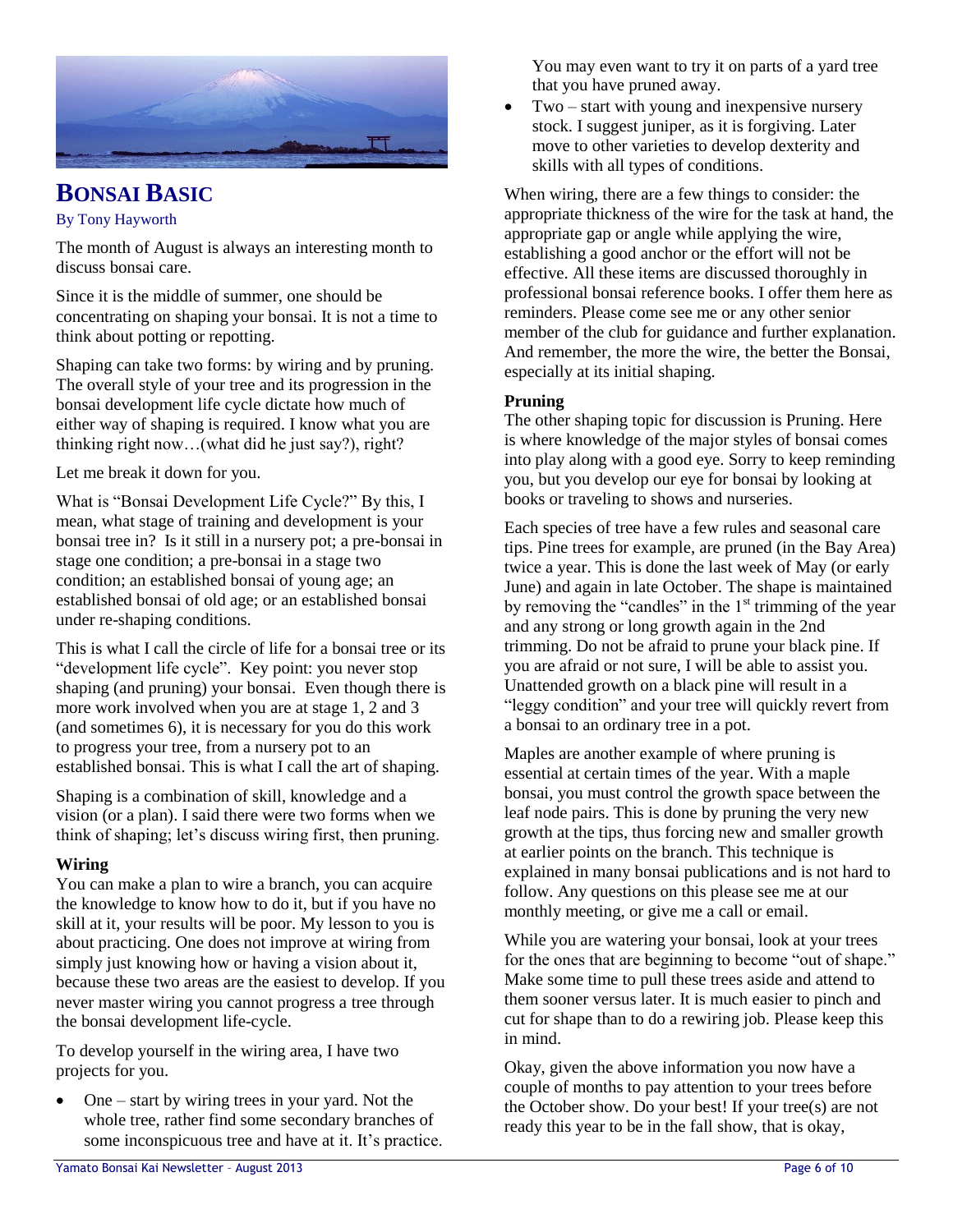work on them for next year's show. It takes careful attention and development for trees to move from the beginning stages into a bonsai that is fit for a show. Many years of care is involved to accomplish this.

There are other ways to participate in the fall show if you don't have a tree that is ready. While our goal is to have participation of at least one tree from every club member, in some cases this may not happen if your tree is not ready. Please come see me, or any of the senior club members, if you are not sure or have questions.

*Bonsai Tip*: What makes a tree valuable? As beauty is in the eye of the beholder… there are those who would debate my question until the end of time. Let me share with you my feelings on the subject.

- 1. A tree that is easily identified as a classical bonsai style or grouping or arrangement (on a rock, bunjin, moyogi, etc). Anytime we make a bonsai it needs to conform to a known bonsai shape/style.
- 2. Is properly positioned in an acceptable bonsai pot;
- 3. Has defined surface rootage (nebari) and a proper tachi-agari (shape of the trunk between the roots and the first branch);
- 4. Is of advanced age in its presentation either naturally or by artist technique;
- 5. Has attention to detail with shape and lines (symmetry/balance)
- 6. Has a properly defined and developed apex;
- 7. Has a properly defined and thickened #1 branch;
- 8. Has developed secondary and tertiary branch structure;
- 9. Has developed an interesting trunk that is mostly free of defect or that has advance techniques applied to minimize the negative effect towards an interesting trunk;
- 10. Has properly placed branches for the style and shape being presented;
- 11. Has clean and natural Jin or deadwood if appropriate to the style or presentation;

**~~~~~~~~~~~~~~~~~~~~~~~~~~~~~~~~~~~~~~~~**

- 12. Has no unacceptable wire marking;
- 13. Is disease free;
- 14. Is not over run with "*Moss*"!

Remember… keep your eye on Bonsai.

Ask me if you have questions - Tony

*Email* [bonsaicho@comcast.net](mailto:bonsaicho@comcast.net)  *Phone* 510-289-5731 *evenings*

# **BOARD MEETING**

**Saturday, 14 Sept 2013 @ 09:00AM At Tony's House in Union City**

#### **Attention Board Members & Interested Club Members** –

We will have the next meeting of the 2013 Board on Saturday morning 14 September at 09:00 AM, at Tony's house in Union City.

Send your agenda items beforehand please.

Members – if you are interested in attending, please contact Tony for direction details.

~~~~~~~~~~~~~~~~~~~~~~~~~~~~~~~~~~~~~~~~~~

# **ABOUT THE YAMATO BONSAI CLUB**

The Yamato Bonsai Club has a long and distinguished history in the Bay Area. In 1968, the club was founded with six members including its first Sensei, Mr. Jimmy Inadomi from the Castro Valley area. Its second sensei was Mr. Juzaburo Furuzawa. Since 1976, the Yamato Bonsai Club has been under the guidance of Sensei John Uchida of Hayward.

The Yamato Bonsai Club meets each month at the Eden Japanese Community Center, in San Lorenzo, on the third Tuesday at 07:30 PM.

~~~~~~~~~~~~~~~~~~~~~~~~~~~~~~~~~~~~~~~~~~

### **REFRESHMENTS**

The club will have coffee at each meeting. We ask for member volunteers to supply the treats. Below is the list for this year with open positions. Please contact Sandy Barron or Tony Hayworth to add your name to the list. A minimum 3 volunteers each month to bring goodies and snacks of some kind is requested. Thank you.

| January   |                | May       |                 |           | September       |
|-----------|----------------|-----------|-----------------|-----------|-----------------|
| ö         | Richard Paulos | ò         | Brian Conway    |           | Karen Paulos    |
| $\bullet$ | Mike Butler    | ö         | Howard Correa   |           | Mike Butler     |
| ٠         | open           |           | Al Shurtleff    | ٠         | open            |
|           | February       | June      |                 |           | <b>October</b>  |
| $\bullet$ | Dennis Hacker  | ۰         | Emiko Rosenberg | $\bullet$ | Mike Baker      |
| $\bullet$ | Raleigh Wills  | $\bullet$ | Casey Campbell  | $\bullet$ | Jack Ellis      |
| $\bullet$ | Tony Hayworth  | ۰         | open            |           | open            |
| March     |                |           |                 |           |                 |
|           |                | July      |                 |           | November        |
| ۰         | Brad Sheldon   |           | Emiko Rosenberg |           | Mike Baker      |
| $\bullet$ | Dawn Mezo      | ö         | Dennis Hawkins  |           | open            |
| ۰         | open           | $\bullet$ | open            |           | open            |
| April     |                |           | <b>August</b>   |           | <b>December</b> |
| $\bullet$ | Diana Wong     |           | Lucky Crist     |           | Sandy Barron    |
| $\circ$   | Tony Hayworth  | $\bullet$ | Carol Campbell  |           | open            |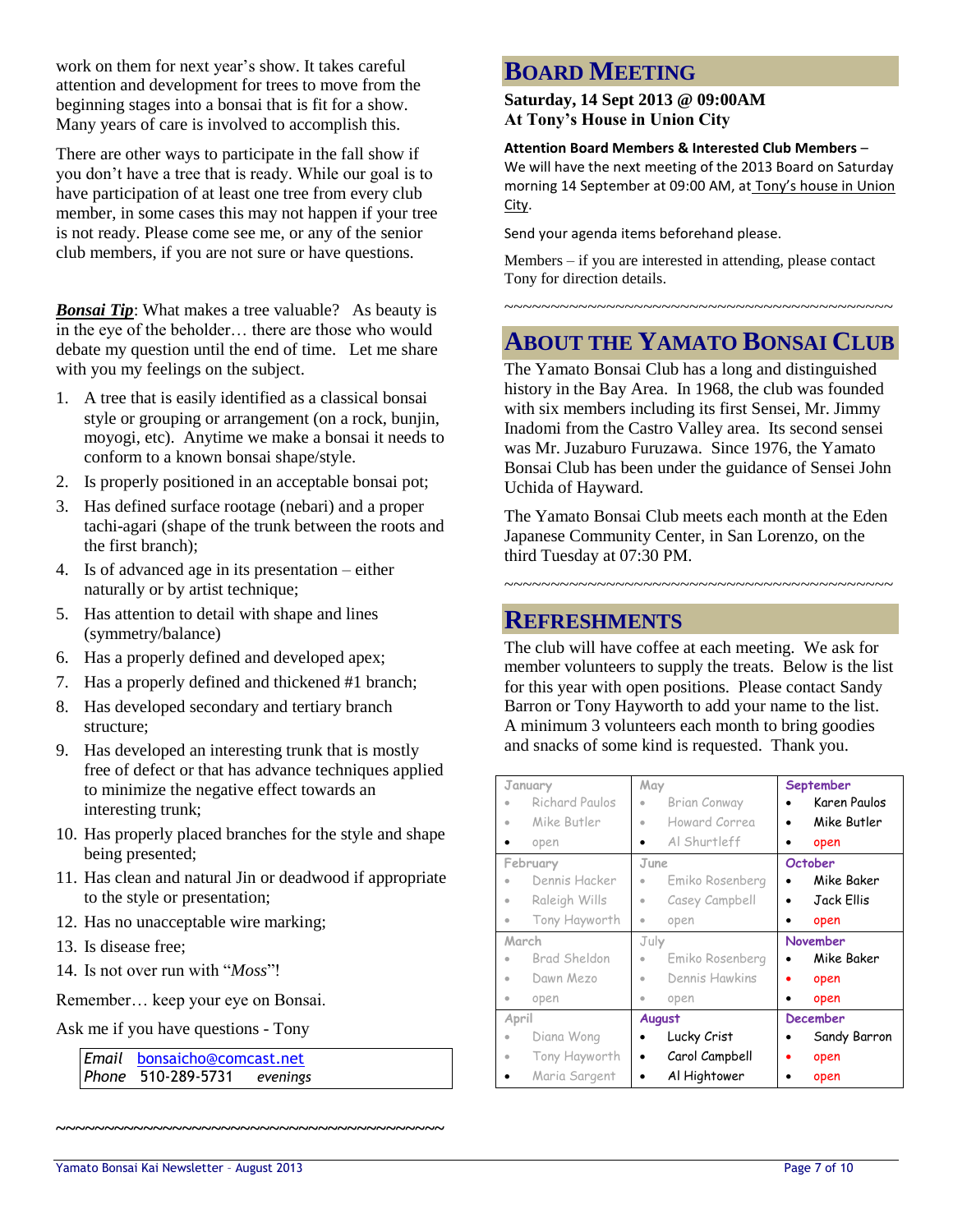## **CELEBRATIONS THIS MONTH …**

A very "**Happy Birthday**" to:

2<sup>nd</sup> – Mike Baker  $2<sup>nd</sup> – Al Higher However$ 

- $8<sup>th</sup>$  Ru Wing Chen
- 9<sup>th</sup> Alan Montgomery
- $25<sup>th</sup>$  Lucky Crist

**Happy Anniversary** and many more years to come:

~~~~~~~~~~~~~~~~~~~~~~~~~~~~~~~~~~~~~~~~~~

6<sup>th</sup> – Diana & Walter Kitajima 8<sup>th</sup> – Jan & Al Shurtleff

## **CONTACT US**

If you need to mail anything to the club in general, please send to:

#### **YAMATO BONSAI KAI P. O. Box 770 Union City, CA 94587-0770**

If there is anything you would like to contribute or comment on regarding the newsletter, contact Tony Hayworth, at [bonsaicho@comcast.net](mailto:bonsaicho@comcast.net)

*If you have moved, or changed your email address, please notify Yamato Bonsai Kai, so that we may update our contact and mailing list information. Thank you.*

# **YAMATO BONSAI KAI – 2013 BOARD**

~~~~~~~~~~~~~~~~~~~~~~~~~~~~~~~~~~~~~~~~~~

| <b>President</b><br><b>Vice President</b><br><b>Secretary</b> |                  | <b>Tony Hayworth</b><br><b>Mike Butler</b><br><b>Dennis Hacker</b> | 510-289-5731<br>510-917-3592<br>510-685-7273 |
|---------------------------------------------------------------|------------------|--------------------------------------------------------------------|----------------------------------------------|
|                                                               | <b>Treasurer</b> | <b>Dave Barron</b>                                                 | 510-456-6799                                 |
| <b>Director</b> 2012/13                                       |                  | <b>Brad Sheldon</b>                                                | 510-888-1139                                 |
| <b>Director</b> 2012/13                                       |                  | <b>Raleigh Wills</b>                                               | 925-519-0478                                 |
| Director 2013/14                                              |                  | <b>Karen Paulos</b>                                                | 510-410-5782                                 |
| <b>Director</b>                                               | 2013/14          | <b>Lucky Crist</b>                                                 | 510-276 4043                                 |
|                                                               | <b>Advisor</b>   | <b>Jack Ellis</b>                                                  | 925-455-5429                                 |

# **YAMATO BONSAI KAI**

#### – **2013 CALENDAR OF EVENTS –**

The remaining activities planned for this year:

| <b>Month</b> | <b>Date - Event Name</b>                                                                                                                                                                                                                                                                          |
|--------------|---------------------------------------------------------------------------------------------------------------------------------------------------------------------------------------------------------------------------------------------------------------------------------------------------|
| <b>SEP</b>   | 14th - Board Meeting @ 09:00AM<br>17 <sup>th</sup> - Club Meeting @ 07:30PM                                                                                                                                                                                                                       |
|              | Special Demo by Uchida sensei                                                                                                                                                                                                                                                                     |
|              | Johnny will again do a quick cleanup demo on a fine<br>quality tree and turn it over to the club raffle at the<br>end of the meeting. You will not want to miss this<br>opportunity.<br>Additionally, it's "Show Time" preparation lecture.<br>Dai selection; setup and other preparation details |
|              | shared.                                                                                                                                                                                                                                                                                           |
|              | Bring your tress that you have been preparing for<br>final review by Sensei.                                                                                                                                                                                                                      |
| <b>OCT</b>   | 15th - Club Meeting @ 07:30PM                                                                                                                                                                                                                                                                     |
|              | Pre Show Briefing                                                                                                                                                                                                                                                                                 |
|              | Final review of Show details and everyone                                                                                                                                                                                                                                                         |
|              | responsibility in support of the Show.<br>No raffle                                                                                                                                                                                                                                               |
|              |                                                                                                                                                                                                                                                                                                   |
|              | 19th - 20th 43rd Annual Bonsai Show &                                                                                                                                                                                                                                                             |
|              | <b>Exhibition</b>                                                                                                                                                                                                                                                                                 |
| <b>NOV</b>   | 16 <sup>th</sup> - Board Meeting @ 09:00AM                                                                                                                                                                                                                                                        |
|              | 19th - Club Meeting @ 07:30PM                                                                                                                                                                                                                                                                     |
|              | <b>Instruction Night</b>                                                                                                                                                                                                                                                                          |
|              | <b>Annual Elections</b>                                                                                                                                                                                                                                                                           |
|              | Topic for this month's meeting is "winterizing".<br>Bring your trees and seasonal questions about<br>winter and the coming dormant season.                                                                                                                                                        |
|              | Also, a recap of the Annual Show.                                                                                                                                                                                                                                                                 |
|              | Annual Board elections will be held.                                                                                                                                                                                                                                                              |
|              | Raffle at end of meeting; bring donations if you like.                                                                                                                                                                                                                                            |
|              | 23rd - EJCC Landscape Cleanup                                                                                                                                                                                                                                                                     |
|              | $(8AM - Noon)$                                                                                                                                                                                                                                                                                    |
| <b>DEC</b>   | $7th$ - Holiday Party                                                                                                                                                                                                                                                                             |
|              | 06:30 PM                                                                                                                                                                                                                                                                                          |
|              | (place TBD)                                                                                                                                                                                                                                                                                       |
|              | 17th - Club Meeting                                                                                                                                                                                                                                                                               |
|              | General discussion; Year in Review                                                                                                                                                                                                                                                                |
|              | Winter silhouette - bring your deciduous trees for a<br>winter time look at its structure, etc.                                                                                                                                                                                                   |
|              | Raffle at end of meeting; bring donations if you like.                                                                                                                                                                                                                                            |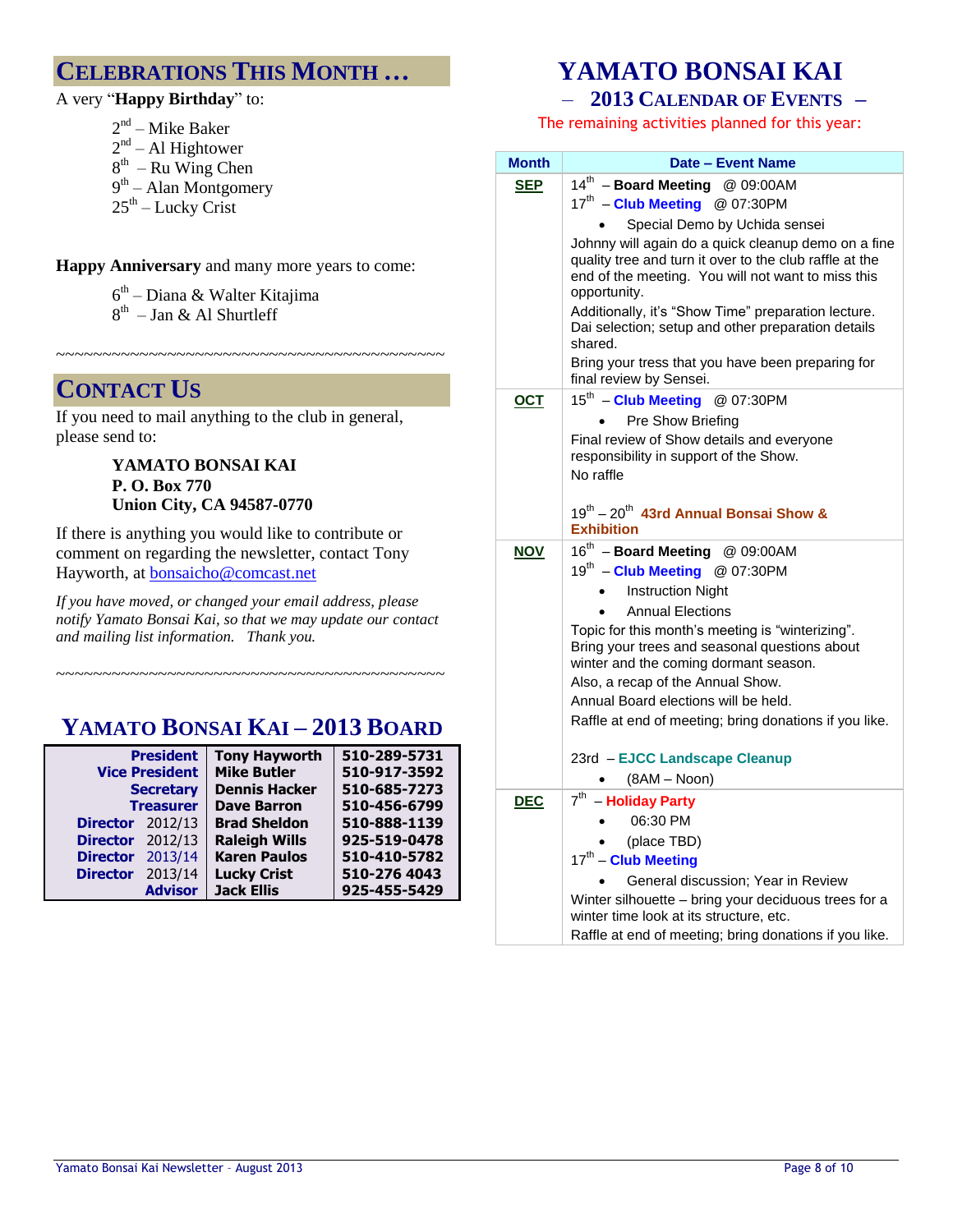

## **GSBF CALENDAR OF EVENTS**

For a complete list, please refer to the Golden State Bonsai Federation **Calendar of Events** at: <http://www.gsbf-bonsai.org/events/>



### **2013 GSBF CONVENTION**

Don't forget the GSBF 2013 Convention this year in Burbank, California. Please think seriously about attending this event as there is always so much going on and oh so very much to learn. See you there.

### **OCTOBER 31 – NOVEMBER 3, 2013 BURBANK, CALIFORNIA**

#### **Golden State Bonsai Federation (GSBF) Convention XXXVI: "Bonsai Artist Studio: Outside the Box"**

Marriott Hotel Los Angeles Burbank Airport.

Headliners: David DeGroot, Suthin Sukosolvisit and Peter Warren.

Visit www.gsbfconvention.org for all the details and for on-line registration.



**Juniper – by Masahiko Kimura**  - 2006 GSBF Convention, Sacramento, CA.